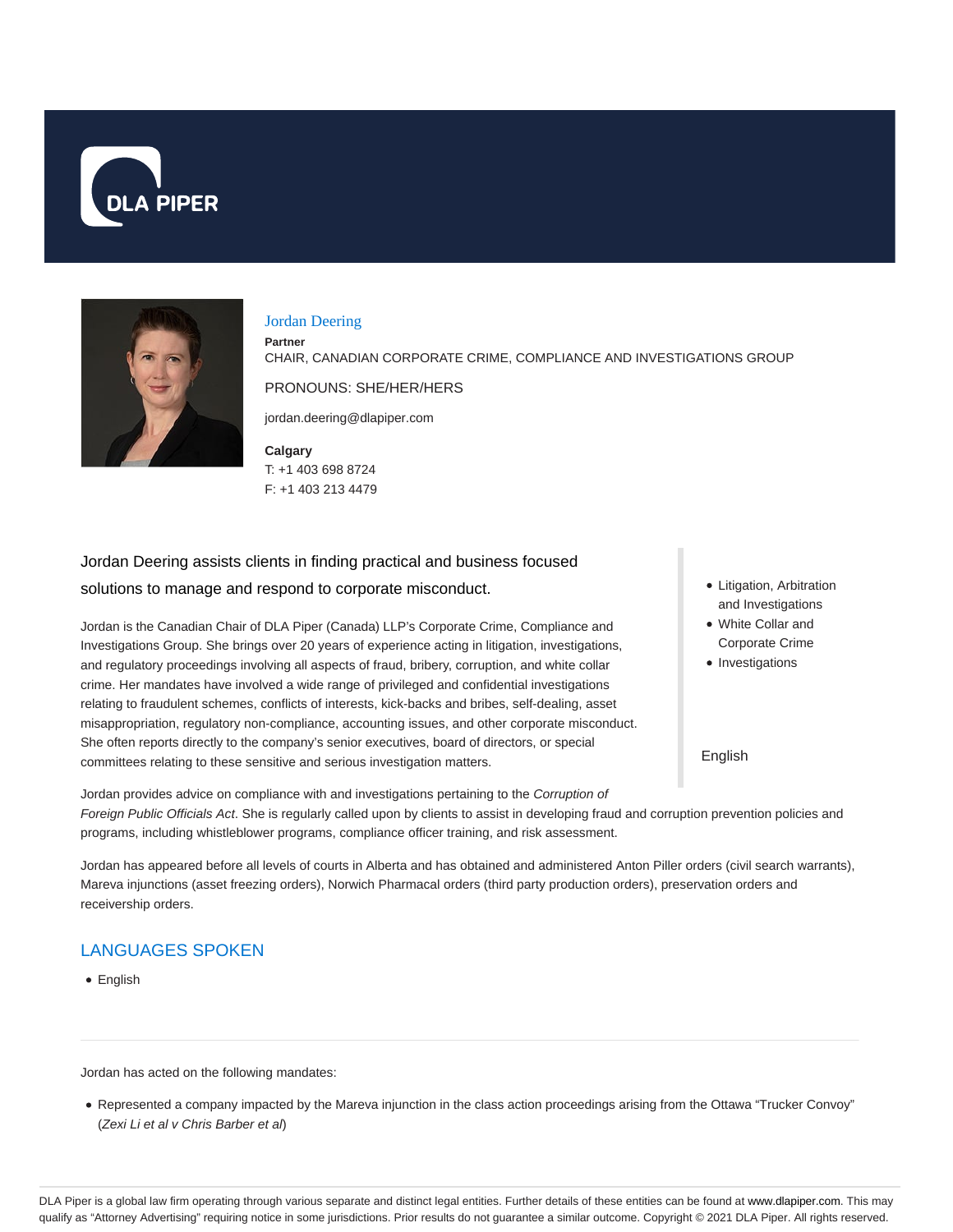- Advised numerous entities regarding the Emergency Economic Measures Order and the changes to Canada's Proceed of Crime (Money Laundering) and Terrorist Financing Act relating to crowdfunding and payment processors.
- Conducted a confidential investigation for a TSX company respecting a whistleblower complaint relating to Code of Conduct and other serious allegations of misconduct by senior management
- Legal counsel to a financial institution regarding successful applications under Civil Practice Note 7 Dekermejian v Royal Bank of Canada, 2022 ABQB 54, 2022 ABQB 84
- Representing a private company respecting litigation relating to alleged fraud by a former employee
- Represented a financial institution respecting a complex multi-million dollar fraud scheme and investigation
- Represented a financial institution regarding litigation relating to a fraudulent scheme.
- Legal counsel to Doyle Salewski Inc., in its capacity as trustee and receiver of Golden Oaks Enterprises Inc. and Jean-Claude Lacasse regarding civil proceedings to recover damages against various individuals that allegedly participated in the Ponzi scheme. Doyle Salewski Inc v Scott et al, 2020 ONSC 7725
- Represented a public entity regarding an extensive investigation relating to various alleged misconduct involving conflicts of interest, procurement, and compliance
- Legal counsel to a private company relating to an alleged fraudulent scheme involved factored accounts receivable
- Legal counsel to the forensic computer expert concerning court proceedings for the return of seized hard drives as a result of the set aside of a Mareva injunction - Tiger Calcium Services Inc v Sazwan, 2019 ABQB 500

### **CREDENTIALS**

# Admissions

Alberta, 2002

# **Recognitions**

- The Legal 500 Canada (Dispute Resolution), 2022
- Law Society of Saskatchewan Gold Medallist, 2001

### **Education**

- LL.B., University of Saskatchewan, 2001
- B.Comm., University of Saskatchewan, 2000

### **Memberships**

- Association of Certified Fraud Examiners, Calgary chapter
- Board of directors, Green Calgary (2016 2019)
- Board of directors, Calgary Chamber of Voluntary Organizations (2011 2016)

### Community Involvement

Alumni Volunteer, University of Saskatchewan Mock Trial 2022

### INSIGHTS

# **Publications**

DLA Piper is a global law firm operating through various separate and distinct legal entities. Further details of these entities can be found at www.dlapiper.com. This may qualify as "Attorney Advertising" requiring notice in some jurisdictions. Prior results do not guarantee a similar outcome. Copyright © 2021 DLA Piper. All rights reserved.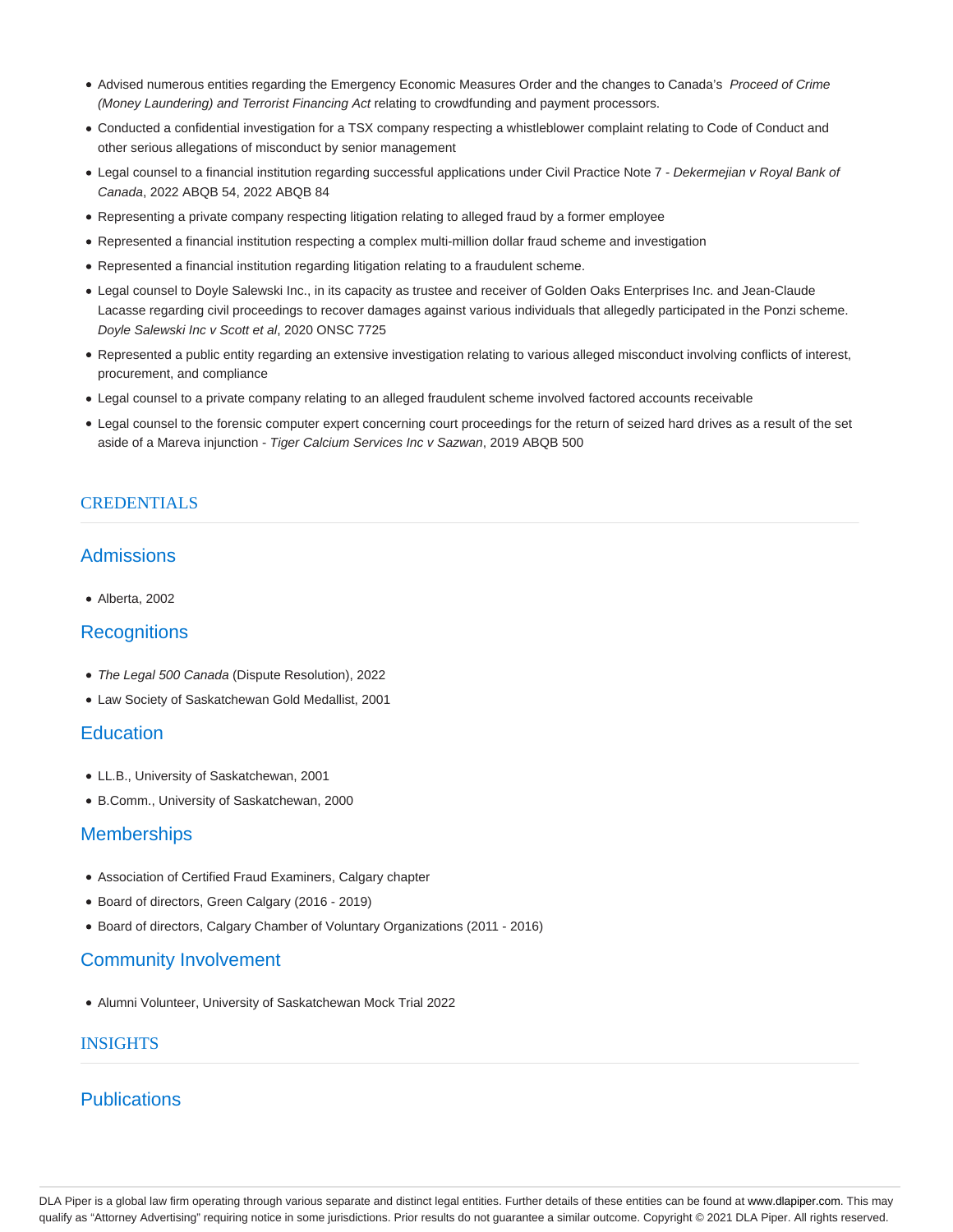### **Fast fraud facts: News from Occupational Fraud 2022: A Report to the Nations**

#### 7 April 2022

March 7, 2022

Did you know that organizations worldwide lose five percent of their revenue each year, for an estimated total of \$4.7 trillion dollars, to occupational fraud on an annual basis? In the recently published 2022 version of the Occupational Fraud Report, the most comprehensive global study by The Association of Certified Fraud Examiners to date, the true cost of fraudulent schemes for organizations is addressed.

**Canadian sanctions in response to Russian military actions against Ukraine**

Global Sanctions Alert The Government of Canada has recently announced a series of new economic sanctions in response to Russia's invasion of and continued military actions against Ukraine.

**Integrity in Canadian public procurement: What should companies know about Canada's Integrity Regime?**

23 February 2022

Failure to comply with the disclosure requirements may have serious, long-term repercussions. This practical overview covers the basics companies should be aware of.

**Canada - Global bribery offenses guide**

11 January 2022

- . "Suspicion and Straw Buyer Mortgage Fraud -- Toronto Dominion Bank v. Whitford", Banking and Finance Law Review, Volume 37.2, April 2022
- "B.C. Court provides Commission another chance to collect from fraudster's spouse" republished in Canadian Securities Law News, August 2021 issue.
- "The Employer, the Bank, and the Fraudster: Vicarious Liability and Boma Manufacturing Ltd v CIBC", 20 BFLR 465, cited by the Supreme Court of Canada in Teva Canada Ltd v TD Canada Trust, 2017 SCC 51., 2005
- . "Alberta Court Clarifies Tracing Principles in Ponzi Scheme: Easy Loan Corporation v Wiseman, ABCA 58", CBA Law Matters, Spring 2017.
- "The Supreme Court of Canada rules on 'knowing assistance' in the context of fraudulent schemes", 24 CSFLR 45., 2019
- "Clawback Proceedings in Bankrupt Ponzi Schemes" Insolvency Insider, 2019
- "Freezing of Cryptocurrencies in Fraud", Taxnet Pro, 2020

## **Events**

## **Previous**

**White Collar Crime, Investigations and Compliance Symposium**

5 October 2021